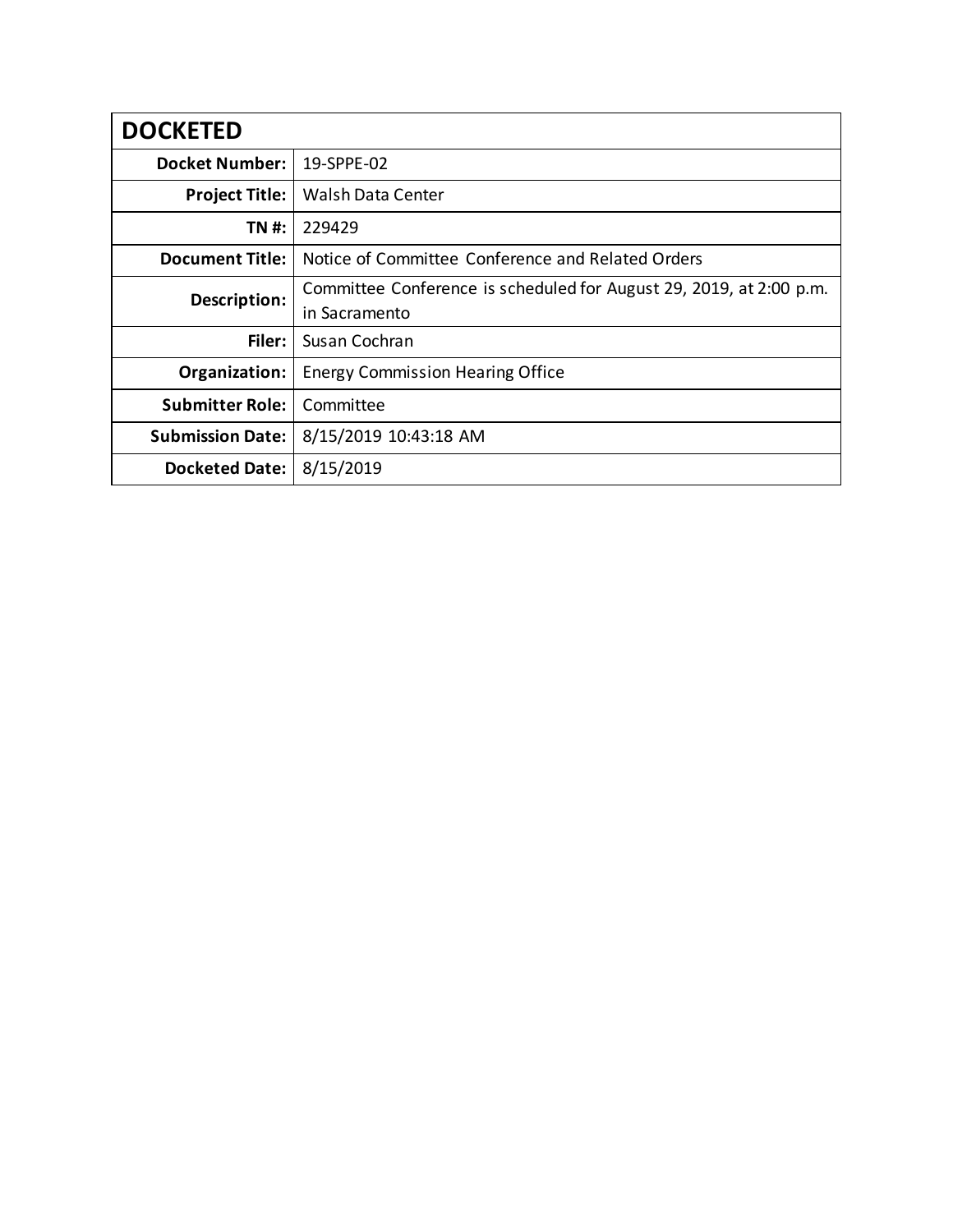

**State of California State Energy Resources Conservation and Development Commission 1516 Ninth Street, Sacramento, CA 95814 1-800-822-6228 – www.energy.ca.gov**

*APPLICATION FOR SMALL POWER PLANT EXEMPTION FOR THE***:**

*WALSH BACKUP GENERATING FACILITY* Docket No. 19-SPPE-02

# **NOTICE OF COMMITTEE CONFERENCE AND RELATED ORDERS**

On June 28, 2019, 651 Walsh Partners, LLC (Applicant) submitted an application for a small power plant exemption (hereafter, the application is referred to as the "SPPE")<sup>[1](#page--1-0)</sup> for the Walsh Backup Generating Facility to the California Energy Commission (Energy Commission).

**PLEASE TAKE NOTICE** that the Energy Commission has designated a committee (Committee) of two commissioners to conduct proceedings on the SPPE. [2](#page--1-1) The Committee has scheduled a Committee Conference:

# **THURSDAY, AUGUST 29, 2019 2:00 p.m.**

**California Energy Commission Art Rosenfeld Hearing Room (Hearing Room A) 1516 Ninth Street Sacramento, CA 95814** *(Wheelchair accessible)*

**REMOTE ACCESS AVAILABLE BY COMPUTER OR PHONE VIA WEBEX™** (For instructions**,** please see the **Remote Attendance** section below.)

# **BACKGROUND AND PROPOSED PROJECT DESCRIPTION**

#### *Small Power Plant Exemptions*

The Energy Commission has the exclusive authority to consider, and ultimately approve or deny, applications for the construction and operation of thermal power plants that will

<sup>&</sup>lt;sup>1</sup> All of the documents comprising the SPPE application can be found at <https://efiling.energy.ca.gov/Lists/DocketLog.aspx?docketnumber=19-SPPE-02>

 $2$  The Energy Commission appointed a Committee consisting of Karen Douglas, Commissioner and Presiding Member, and Patty Monahan, Commissioner and Associate Member, at an Energy Commission Business Meeting on July 15, 2019 (TN 228984).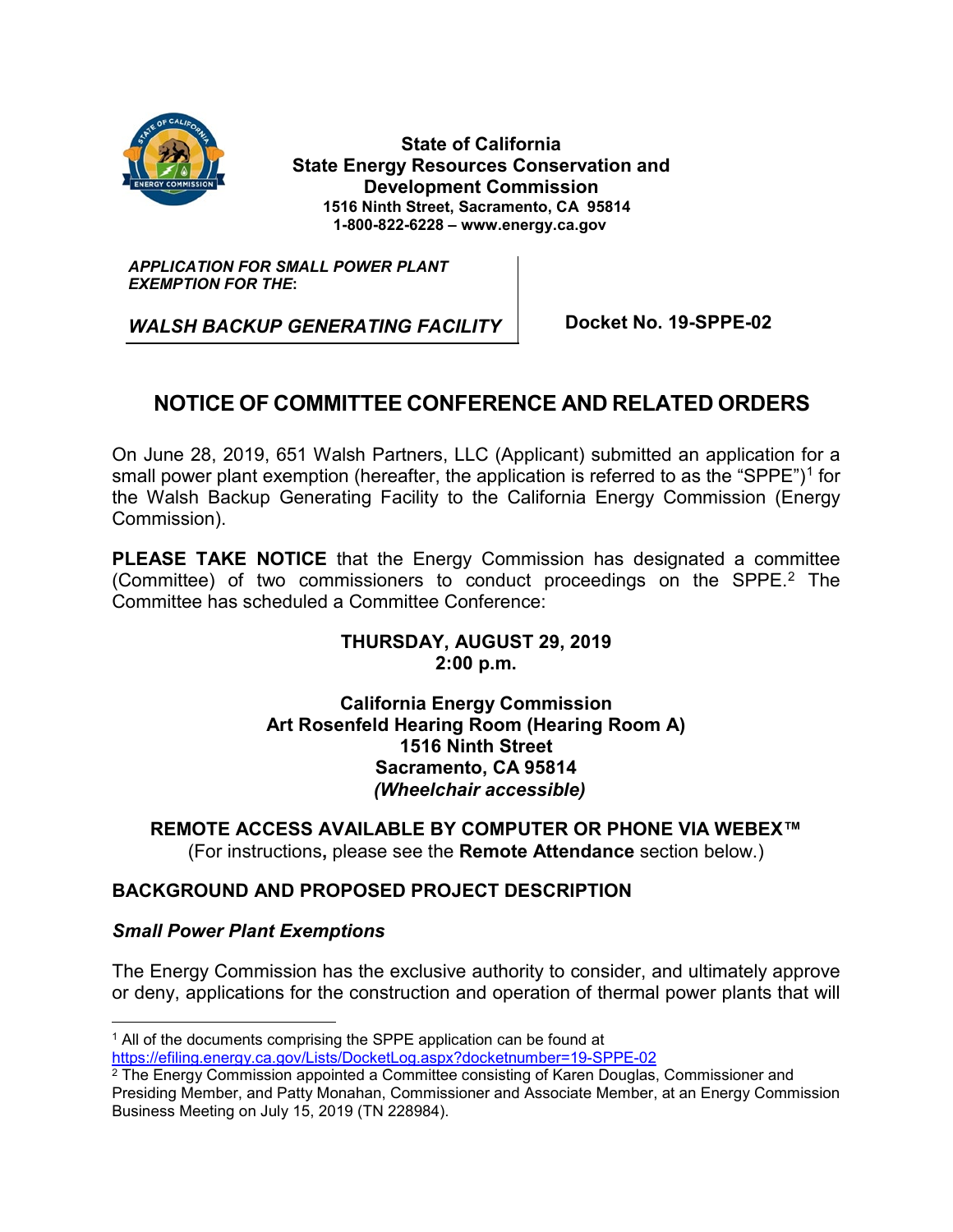generate 50 megawatts (MW) or more of electricity.<sup>[3](#page--1-2)</sup> An SPPE is subject to an expedited process designed to determine whether thermal power plants that will generate between 50 MW and 100 MW should be exempt from the Energy Commission's certification jurisdiction.<sup>[4](#page--1-3)</sup> As required by the California Environmental Quality Act (CEQA),<sup>[5](#page--1-4)</sup> the Energy Commission evaluates the whole of the proposed project to determine generating capacity and to analyze whether the construction or operation of the project would result in substantial adverse impacts on the environment or energy resources. $^6$  $^6$  In considering an SPPE, the Energy Commission is the CEQA "lead agency."[7](#page--1-6) The SPPE process provides a public forum allowing the Applicant, Energy Commission staff (Staff), intervenors, governmental agencies, and members of the public to participate in the decision-making process.

If an SPPE is granted, responsible local land use authorities and other agencies, most notably any local air management or air pollution control district, conduct further review of the project, including any necessary environmental review under CEQA.

# *The Walsh SPPE*

The Applicant proposes to build the Walsh Data Center and the Walsh Backup Generating Facility (Proposed Project) at 651 Walsh Avenue in Santa Clara, California (Project Site). The Project Site is currently developed with a warehouse and associated paved parking and loading areas. The Applicant would demolish the existing improvements on the Project Site and would then construct:

- the Walsh Data Center, a four-story, 435,050 square foot data center building that will house computer servers in a secure and environmentally controlled structure;
- a three-story administrative building, which would contain support facilities such as the building lobby, restrooms, conference rooms, and office space;
- the Walsh Backup Generating Facility (i.e., a generator equipment yard);
- a substation;
- surface parking; and
- landscaping.

Silicon Valley Power (SVP) would be the primary power provider to the Proposed Project. The Proposed Project would include the construction and operation of an on-site, 90 megavolt amps electrical substation. The substation will allow delivery of power from SVP

 <sup>3</sup> Pub. Resources Code, §§ 25120, 25500

<sup>4</sup> *See* Cal. Pub. Resources Code, § 25541; Cal. Code Regs., tit. 20, §§ 1934 et seq.

<sup>5</sup> The CEQA statute, California Public Resources Code § 21000 et seq., codifies a statewide policy of environmental protection. The California Resources Agency promulgates the CEQA Guidelines, California Code of Regulations, title 14, section 15000 et seq. (Guidelines), that detail the protocol by which state and local agencies comply with CEQA requirements. We refer to the statute and the Guidelines collectively as "CEQA."

<sup>6</sup> Pub. Resources Code, §§ 25500, 25541.

<sup>7</sup> Pub. Resources Code, § 25519, subd (c).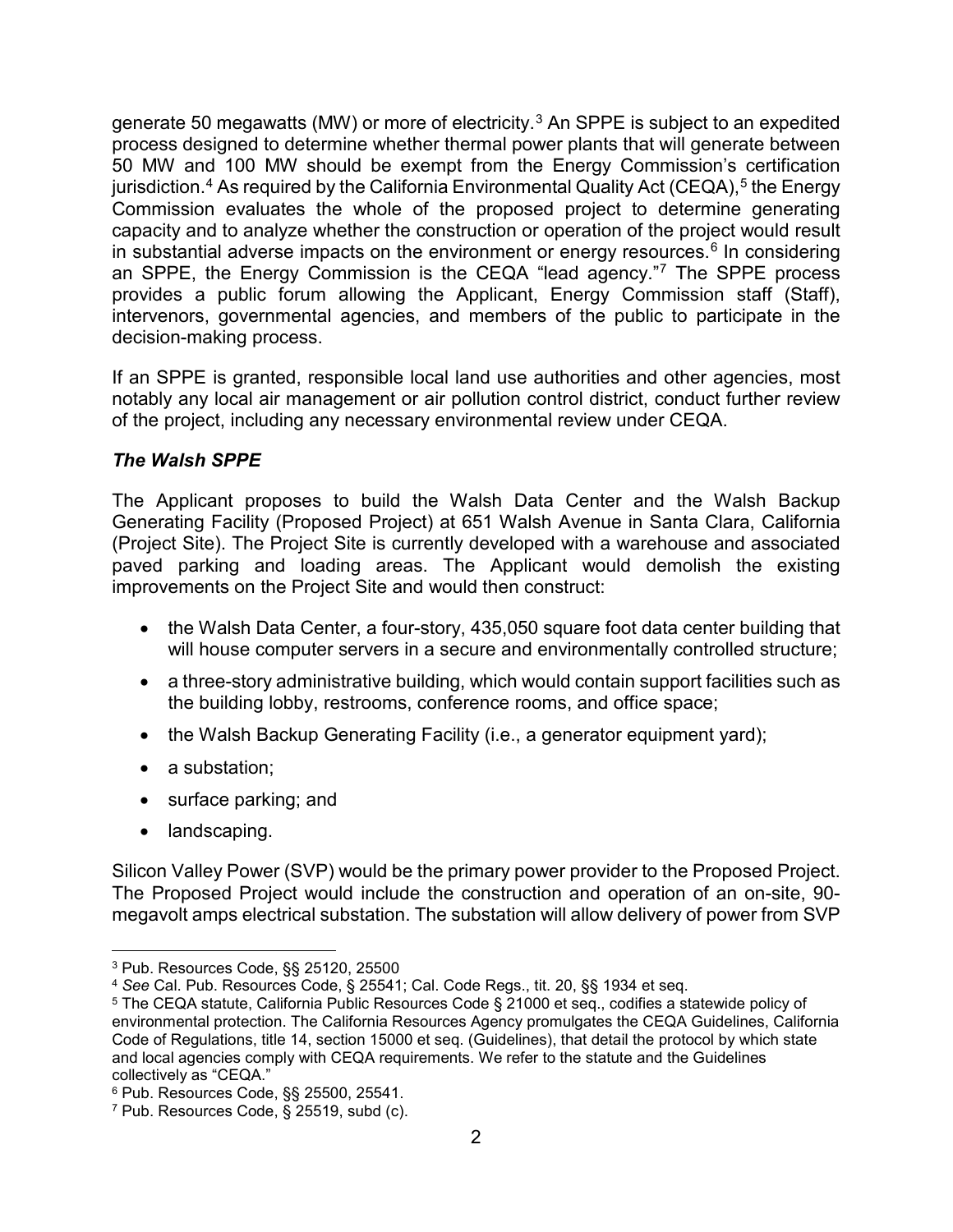but will not allow any electricity generated from the backup generators to interconnect to the transmission grid. The Proposed Project also includes electrical switchgear and distribution lines between the substation and buildings as well as from the backup generator yards and each respective building.

To ensure an uninterruptible power source, the Applicant proposes to install the Walsh Backup Generating Facility, which consists of a total of 33 diesel-fired, back-up generators. The data center building would be supported by 32 3-MW diesel-fired, backup generators in a two-level stacked configuration. The generators would be distributed in two different redundant configurations<sup>[8](#page--1-1)</sup> to provide up to 80 MW, the maximum building load of the Proposed Project. Each pair of units would have a 12,800-gallon diesel fuel tank, with the upper tank also being supported by a 600-gallon day tank.

The administrative building would have a single 2-MW diesel-fired generator to serve the administration space, shipping and receiving, and common building systems such as elevators. This generator would have a 4,000-gallon fuel storage tank. The generators for both the data center building and the administrative would have a total combined storage of 218,400 gallons—an amount sufficient to provide 24 hours of emergency generation at full demand of the Proposed Project.

CEQA requires the lead agency to consider the "whole of an action."[9](#page--1-6) Therefore, the Energy Commission will include the entire data center project in its analysis, which includes the demolition of the existing development, and the construction and operation of the Walsh Data Center, the Walsh Backup Generating Facility, and other related facilities.

# **ORDER REGARDING PROPOSED SCHEDULE AND ISSUES IDENTIFICATION REPORT**

To assist participants in understanding the Proposed Project, Staff shall file a proposed schedule for the Proposed Project review and an Issues Identification Report summarizing the major issues identified to date. This report will also indicate what additional information is necessary to resolve issues of concern. The proposed schedule and Staff's Issues Identification Report shall be filed **no later than August 22, 2019**. The Applicant shall file its response, if any, **no later than August 26, 2019**.

The Applicant shall be prepared to offer an overview of the Proposed Project at the Committee Conference. Staff shall also be prepared to offer an overview of the SPPE process, their Issues Identification Report, and their proposed schedule. Overviews may include presentations and should not be longer than 15 minutes. If presentations are used, they must be filed to the docket by **4:00 p.m., August 27, 2019.** 

<sup>&</sup>lt;sup>8</sup> The Proposed Project would have four systems where five units would be available, but only four would actually run and two systems where six units would be available, but only five would actually run. <sup>9</sup> Cal. Code Regs., tit. 14, § 15378, subd. (a).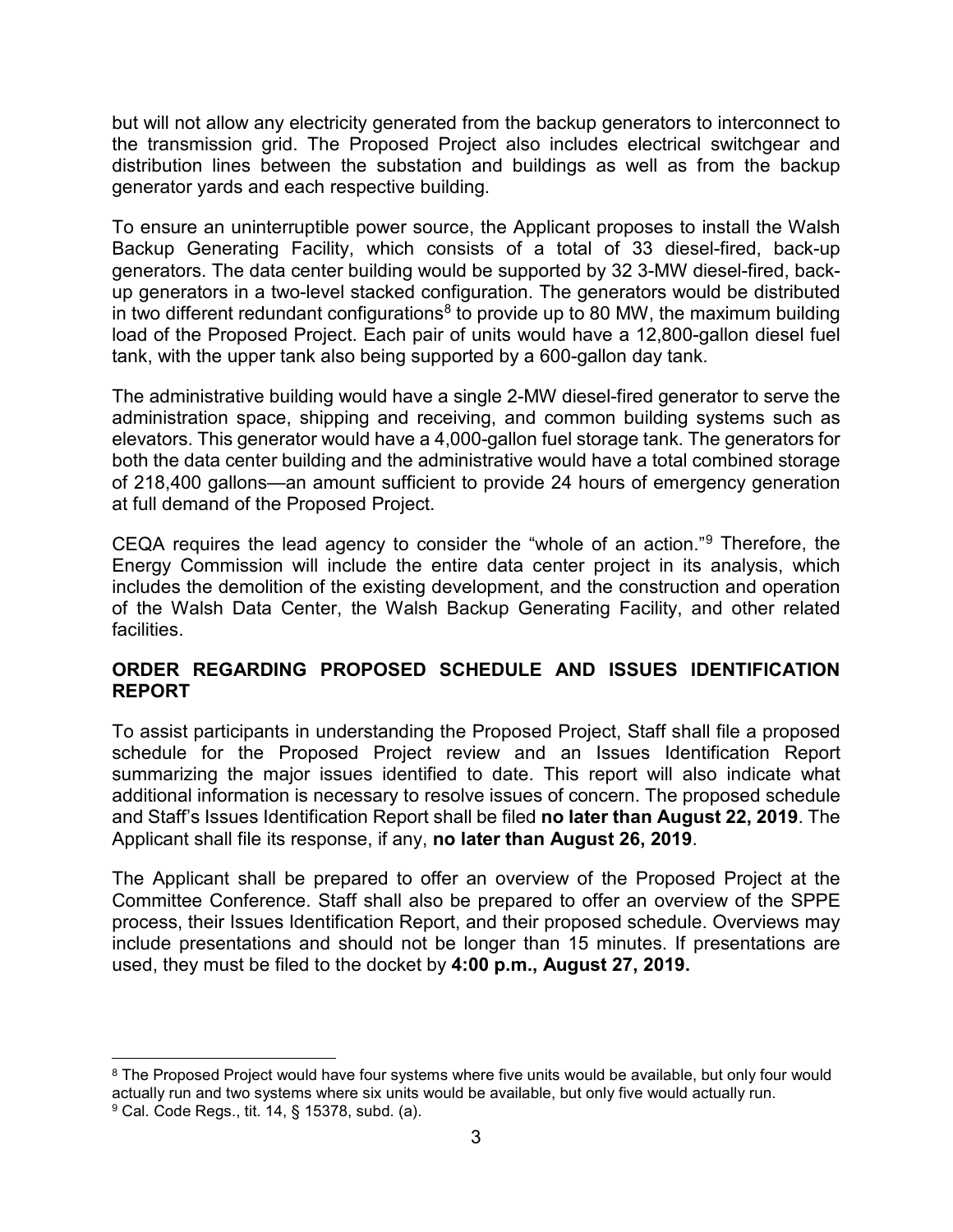Copies of these documents will be posted on the Energy Commission's web page at <https://ww2.energy.ca.gov/sitingcases/walsh/>

# **PURPOSE OF THE COMMITTEE CONFERENCE**

The purpose of this Committee Conference is to allow the Committee, the parties, and the public to have a dialogue on the process and proceeding, including scheduling future dates to resolve the Application and to receive additional input on the Issues Identification Report discussed above.

# **NOTICE OF CLOSED SESSION DELIBERATIONS**

At any time during the Committee Conference, the Committee may adjourn to a closed session in accordance with California Government Code section 11126, subdivision (c)(3), which allows a state body, including a delegated committee, to hold a closed session to deliberate on a decision to be reached in a proceeding the state body was required by law to conduct.

# **PUBLIC ADVISER AND PUBLIC PARTICIPATION**

The Energy Commission invites members of the public and other interested parties to participate either on an informal basis or by intervening in the proceeding. Both types of participation allow written and oral comments. At the informal participation level, written and oral comments are considered by the Committee and are part of the record, but are not part of the evidence upon which the Energy Commission can base its decision. The Energy Commission must base its decision on the formal evidentiary record. Intervenors have the right to introduce evidence into the evidentiary record and cross-examine the other parties' witnesses.

The Energy Commission's Public Adviser's Office is available to assist the public in participating in the SPPE review process. For information on how to participate, contact Jennifer Martin-Gallardo, Acting Public Adviser, at [publicadviser@energy.ca.gov,](mailto:publicadviser@energy.ca.gov) (916) 654-4489, or (800) 822-6228.

#### **OTHER ENERGY COMMISSION CONTACTS**

Questions of a procedural nature should be directed to Susan Cochran, Hearing Officer, by e-mail at [susan.cochran@energy.ca.gov](mailto:susan.cochran@energy.ca.gov) or (916) 654-3965.

Technical questions concerning the Proposed Project should be directed to Leonidas Payne, Staff Project Manager, by e-mail at [leonidas.payne@energy.ca.gov](mailto:leonidas.payne@energy.ca.gov) or (916) 651-0966.

Media inquiries should be directed to the Media and Public Communications Office at [mediaoffice@energy.ca.gov](mailto:mediaoffice@energy.ca.gov) or (916) 654-4989.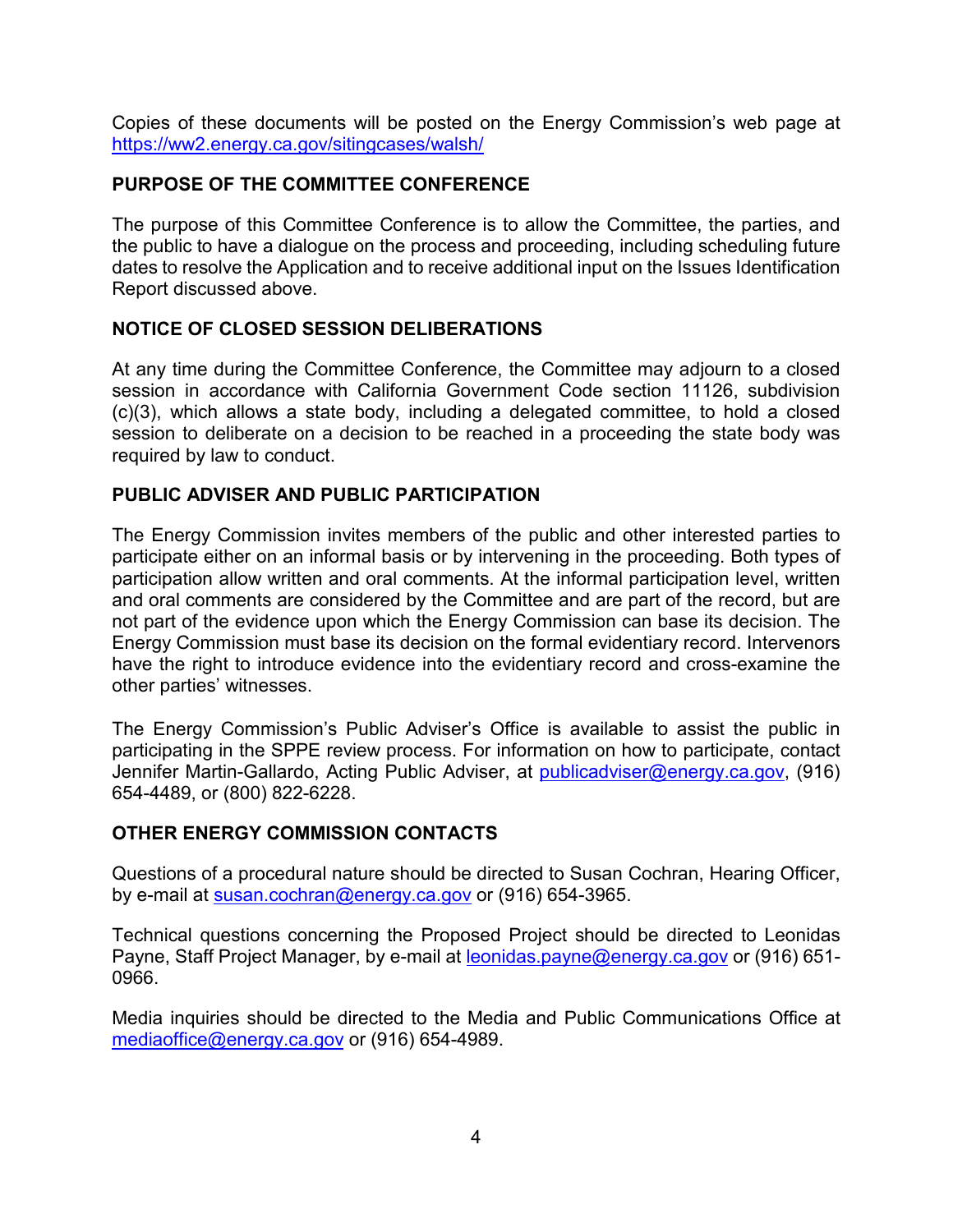If you have a disability and require assistance to participate in this event, please contact Yolanda Rushin at [Yolanda.Rushin@energy.ca.gov](mailto:Yolanda.Rushin@energy.ca.gov) or (916) 654-4310 at least five days in advance.

# **REMOTE ATTENDANCE**

You may participate in this meeting through WebEx, the Energy Commission's on-line meeting service. Any presentations will appear on your computer screen and you may listen to audio via your computer or telephone. Please be aware that the meeting may be recorded.

**Via Computer**: Go to [https://energy.webex.com](https://energy.webex.com/) and enter the meeting number **929 614 195.** When prompted, enter your name and email address. No meeting password is needed.

The "Join Conference" menu will offer you a choice of audio connections:

- 1. To call into the meeting: Select "I will call in" and follow the on-screen directions.
- 2. International attendees: Click on the "Global call-in number" link.
- 3. To have WebEx call you: Enter your direct dial phone number (no extensions are permitted) and click "Call Me."
- 4. To listen over the computer: If you have a broadband connection, and a headset or a computer microphone and speakers, you may use VolP (Internet audio) by going to the Audio menu, clicking on "Use Computer Headset," then "Call Using Computer."

**Via Telephone Only (No Visual Presentation)**: Call (866) 469-3239 (toll-free in the U.S. and Canada). When prompted, enter the meeting number **929 614 195.** International callers may select their number from:

#### <https://energy.webex.com/energy/globalcallin.php>

**Via Mobile Access**: Access to WebEx meetings is now available from your mobile device. To download an app, go to:

#### [www.webex.com/products/web-conferencing/mobile.html](http://www.webex.com/products/web-conferencing/mobile.html)

Please be aware that WebEx audio and on-screen activity may be recorded. WebEx Technical Support is available at (866) 229-3239.

#### **Muting**

We greatly appreciate your cooperation in reducing noise on the audio connection by muting your line when you are not speaking. Mute your line rather than placing your phone on hold. Using WebEx, you may mute yourself by right clicking on your name in the panelists or attendees list and selecting "Mute." If you are only using a telephone connection, press "\*6" once to mute and again to unmute.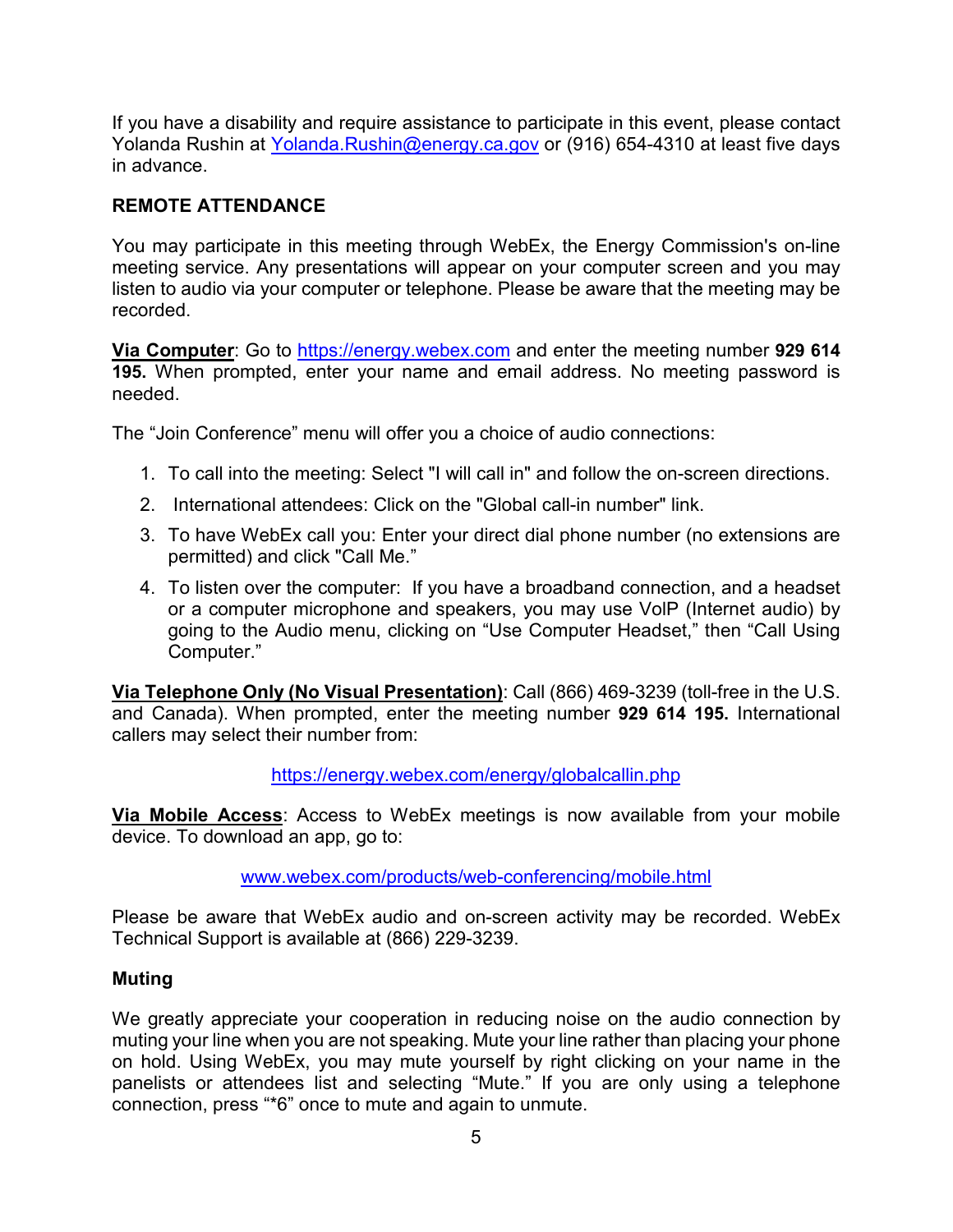# **AVAILABILITY OF DOCUMENTS**

Information regarding the status of the Proposed Project, as well as notices and other relevant documents pertaining to this proceeding, may be viewed on the Energy Commission's web page at [https://ww2.energy.ca.gov/sitingcases/walsh/.](https://ww2.energy.ca.gov/sitingcases/walsh/)

#### **IT IS SO ORDERED.**

Dated August 14, 2019, at Sacramento, California

#### *ORIGINAL SIGNED BY:*

#### *ORIGINAL SIGNED BY:*

Karen Douglas Commissioner and Presiding Member Walsh Backup Generating Facility SPPE **Committee** 

\_\_\_\_\_\_\_\_\_\_\_\_\_\_\_\_\_\_\_\_\_\_\_\_\_\_\_\_\_\_\_\_\_

\_\_\_\_\_\_\_\_\_\_\_\_\_\_\_\_\_\_\_\_\_\_\_\_\_\_\_\_\_\_\_\_\_ Patty Monahan Commissioner and Associate Member Walsh Backup Generating Facility SPPE **Committee** 

*Mailed to list number(s): 7530*